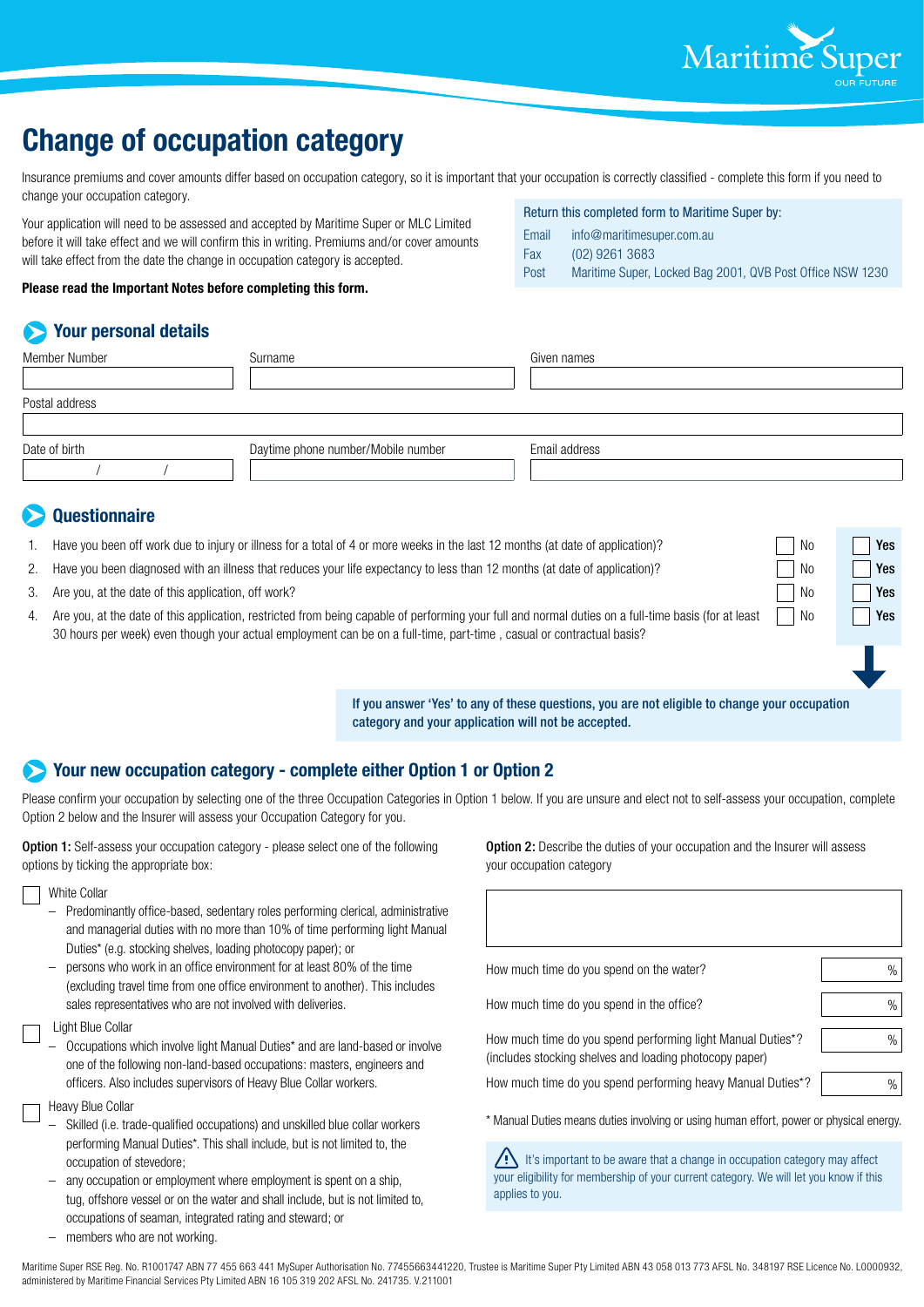

# **Applicant's declaration**

I wish to apply to have my current occupation category applied to my insurance cover and premiums under the Trustee's insurance policy with MLC Limited. I declare that I have read the Trustee's privacy statement and I consent to the collection, use and disclosure of my personal and sensitive information in accordance with that statement and MLC Limited's privacy policy.

I agree that any personal statements, including the information about my occupation and health, are true and correct and shall form the basis of my application to the Insurer and the Trustee.

I have read the 'Duty to take reasonable care not to make a misrepresentation' outlined in the Important Notes and understand what is meant by that notice. I understand that my duty to take reasonable care not to make a misrepresentation continues until MLC Limited (or Maritime Super on their behalf) has accepted the risk.

I understand that cover and premiums will only be adjusted from the date that Maritime Super or MLC Limited assesses and accepts my application.

I understand that Limited Cover (refer to the 'Important Notes' for this definition) will be provided for any increase in Death only or Death & TPD cover as a result of an occupation change for the first 12 months and until I return to Active Employment (refer to the 'Important Notes for this definition) for one day thereafter.

|           |   | Name of Member |  |  |
|-----------|---|----------------|--|--|
|           |   |                |  |  |
|           |   |                |  |  |
| Signature | X |                |  |  |
| Date      |   |                |  |  |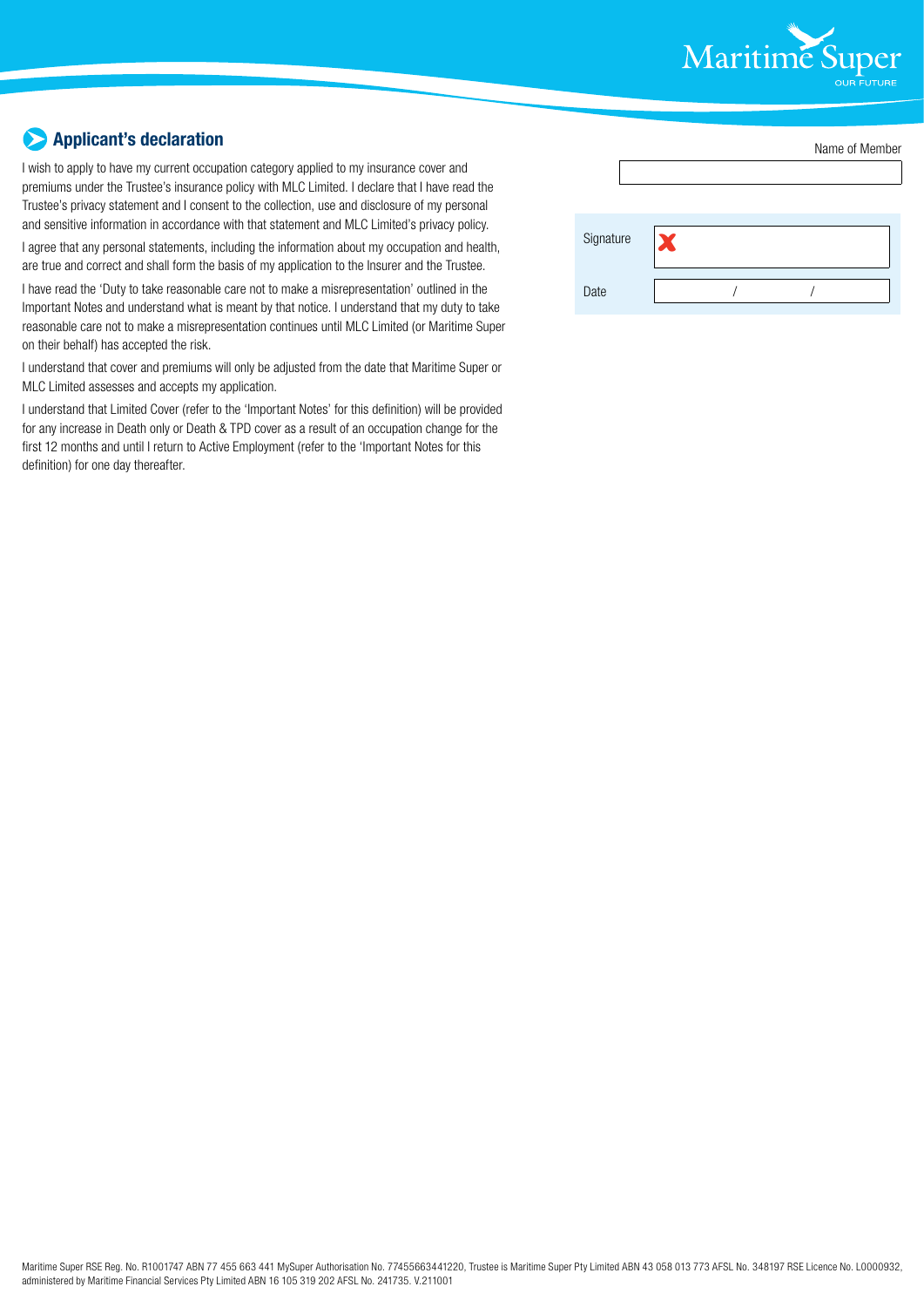

# **Important notes**

## **Insurance**

MLC Limited, ABN 90 000 000 402, AFSL 230694, provides insured benefits to members of Maritime Super. Insured benefits are provided under a group insurance policy (Policy No. G3608) held by the Trustee. Voluntary insurance is in addition to any Default or Basic insurance cover you qualify for. Applications for cover are subject to underwriting and acceptance by MLC Limited.

#### **Your duty to take reasonable care not to make a misrepresentation**

#### **About this application and your duty**

When you apply for life insurance, the insurer conducts a process called underwriting. It's how the insurer decides whether they can cover you, and if so on what terms and at what cost.

The insurer asks questions they need to know the answers to. These will be about your personal circumstances, such as your health and medical history, occupation, income, lifestyle, pastimes, and current and past insurance. The information you give in response to their questions is vital to their decision.

#### **The duty to take reasonable care**

When applying for insurance, there is a legal duty to take reasonable care not to make a misrepresentation to the insurer before the contract of insurance is entered into.

A misrepresentation is a false answer, an answer that is only partially true, or an answer which does not fairly reflect the truth.

This duty also applies when extending or making changes to existing insurance, and reinstating insurance.

#### **If you do not meet your duty**

If you do not meet your legal duty, this can have serious impacts on your insurance. Your cover could be avoided (treated as if it never existed), or its terms may be changed. This may also result in a claim being declined or a benefit being reduced.

Please note that there may be circumstances where the insurer later investigates whether the information given was true. For example, the insurer may do this when a claim is made.

#### **Guidance for answering questions**

We, as the trustee, are the policy owner. You are the life insured. A misrepresentation by you, as the life insured, has the effect as though it is a misrepresentation by us as the policy owner.

As the insurance is inside super, we obtain this insurance from the insurer in relation to you. In this circumstance, the insurer will rely on the representations made by us and you.

Both you and us, as the trustee of the fund, are responsible for the information provided to the insurer. When answering the questions, the insurer requests that you:

- Think carefully about each question before you answer. If you are unsure of the meaning of any question, please ask us or the insurer before you respond.
- Answer every question.
- Answer truthfully, accurately and completely. If you are unsure about whether you should include information, please include it.
- Review your application carefully before it is submitted. If someone else helped prepare your application (for example, an adviser), please check every answer (and if necessary, make any corrections) before the application is submitted.

You must not assume that the insurer will contact your doctor for any medical information. If you are unsure about whether you should include information or not, please include it.

#### **Changes before your cover starts**

Your duty to take reasonable care not to make a misrepresentation continues until the time your insurance cover starts.

Before your cover starts, the insurer may ask about any changes that mean you would now answer the questions differently. As any changes might require further assessment or investigation, it could save time if you let the insurer know about any changes when they happen.

#### **If you need help**

It's important that you understand this information and the questions the insurer asks. You can ask us, the insurer or an adviser for help if you have difficulty understanding the process of applying for insurance or answering the questions.

If you're having difficulty due to a disability, understanding English or for any other reason, we or the insurer are available to help and can provide additional support for anyone who might need it. If you want, you can have a support person you trust with you.

#### **What can the Insurer do if the duty is not met?**

If the person who answers the questions does not take reasonable care not to make a misrepresentation, there are different remedies that may be available to the insurer. These are set out in the Insurance Contracts Act 1984 (Cth). These are intended to put the insurer in the position they would have been in if the duty had been met.

For example, the insurer may:

- avoid the cover (treat it as if it never existed)
- vary the amount of the cover; or
- vary the terms of the cover.

Whether the insurer can exercise one of these remedies depends on a number of factors, including:

- whether the person who answered the questions took reasonable care not to make a misrepresentation. This depends on all of the relevant circumstances
- what the insurer would have done if the duty had been met for example, whether the insurer would have offered cover, and if so, on what terms
- whether the misrepresentation was fraudulent; and
- **n** in some cases, how long it has been since the cover started.

Before the insurer can exercise any of these remedies, they will explain their reasons, how to respond and provide further information, including what you can do if you disagree. The insurer is required to notify us, as the trustee and policy owner, of these matters.

### **MLC Limited's privacy policy**

MLC Limited respects your privacy and handles your information in accordance with their privacy notification. A copy of the Insurer's privacy policy can be obtained by visiting www.mlc.com.au/mlcinsuranceprivacypolicy.